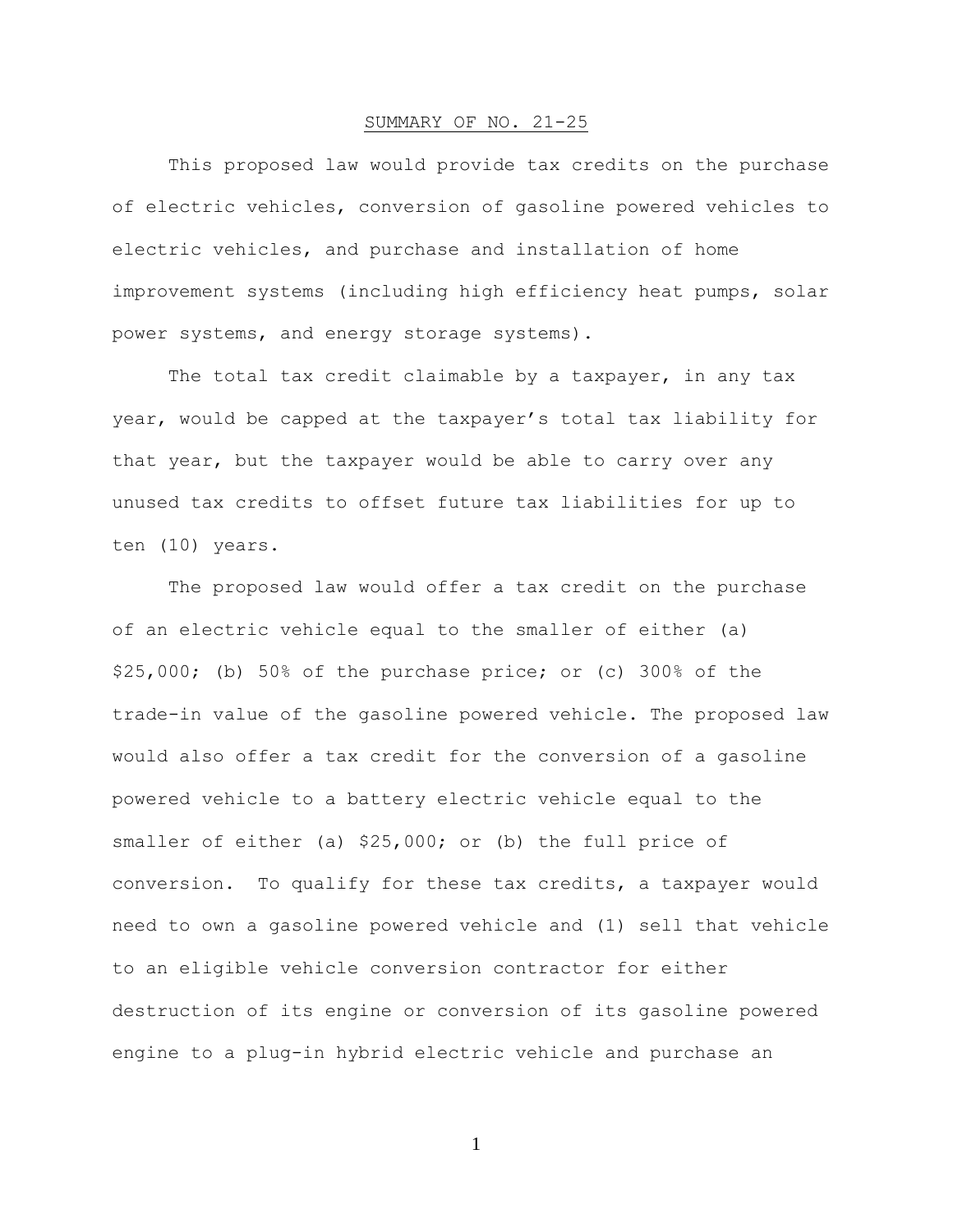electric vehicle; or (2) have that vehicle converted to a battery electric vehicle.

The proposed law would offer a tax credit on the purchase of a home improvement system equal to the smaller of either (a) \$25,000; or (b) 75% of the purchase price of the home improvement system. To qualify for the tax credit, a taxpayer would need to purchase Renewable Energy Certificates ("RECs") equal to 100% of their home's electricity consumption at or before the time of purchase of the home improvement system and continuing through the end of any tax year in which the taxpayer would be claiming the tax credit.

Under the proposed law, the state Secretary of Energy and Environmental Affairs would be charged with promulgating regulations to administer the proposed law. The Secretary would be required to establish an advisory council, made up of at least 26 members of the community, including certain specified environmental organizations. Annually, the advisory council could submit recommendations for improving implementation of the proposed law, and the Secretary would be required to respond to and report on all submitted recommendations. The Secretary would also be required to publish quarterly reports disclosing the breakdown of the total number of taxpayers claiming tax credits, and the total dollar amount spent by those taxpayers on the purchase of electric vehicles and home improvement systems,

2